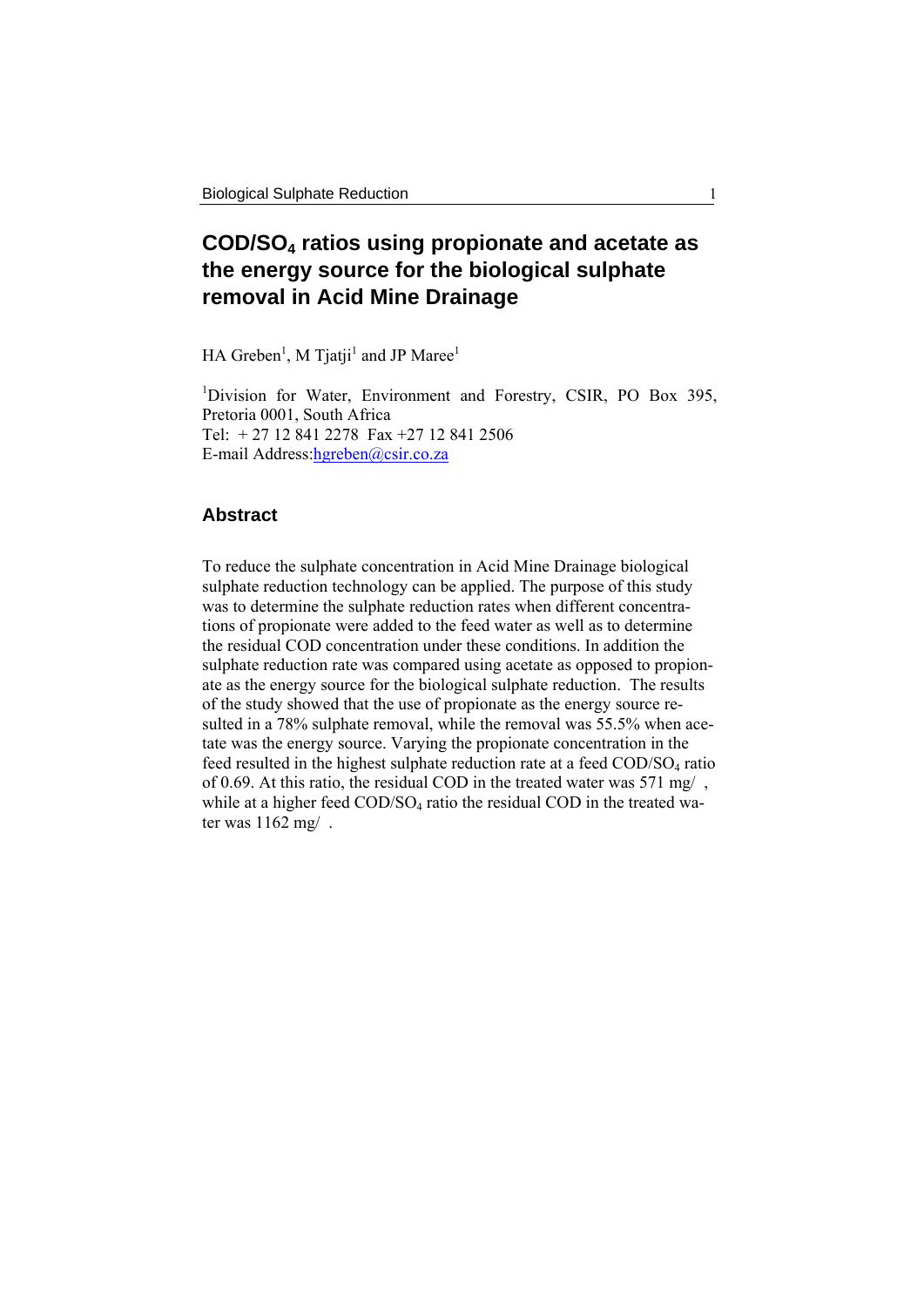# **Introduction**

Acid Mine drainage (AMD) is the result of mining activities, due to the exposure of pyrite to oxygen and water. Bacterial oxidation of sulphide minerals is the major factor in the formation of acid mine drainage, a common environmental problem in coal mining regions. To reduce the sulphate concentration in AMD biological sulphate reduction technology can be applied. In order to achieve biological sulphate reduction anaerobic conditions, favoured by the sulphate reducing bacteria (SRB) and the presence of suitable carbon and energy sources, have to be adhered to.

 The selection of the carbon and energy source depends on the costs of the electron donor added per unit reduced sulphate, and on the potential for pollution due to the additive in the waste stream. When considering the affinities of SRB, Acetogenic Bacteria (AB) and Methanogenic Bacteria (MB) for substrates such as acetate and propionate it is evident that these groups of bacteria may out-compete each other for their preferred substrate. In the sulphate reducing stage, a complete reduction of sulphate to sulphide is desired. Channelling of reducing equivalents towards the SRB is enhanced by the ability of the SRB to effectively compete with other anaerobic bacteria for the available organic substrate and the sensitivity of other bacteria for sulphide (Lens et al., 1998). The anaerobic process can become very complex in the presence of sulphate, because sulphate reducers will compete with MB for compounds such as acetate and hydrogen, and with AB for compounds such as propionate and butyrate (Colleran et al., 1995). Many researchers (Lens et al., 1998, Vallero et al., 2003) have reported that acetate is the most recalcitrant VFA (Volatile Fatty Acid), and is the rate limiting factor (Visser et al., 1993) in sulphidogenic reactors. Its use results in a final COD concentration of 200-500 mg/ℓ (Greben et al., 2000). The study of Ghigliazza et al., (2000) concentrated on the treatment of gypsum-rich wastewater, using propionate as the organic carbon source. This carbon source was chosen as it is an important intermediate product, commonly found in anaerobic fermenting processes. Results of that study indicated that at a Prop<sub>start</sub> (g.*ℓ*)/SO<sub>4</sub><sup>2-</sup><sub>start</sub> (g.*ℓ*) ratio of 1.31, a 99.5% SO4 removal at a hydraulic retention time (HRT) of 2 days could be achieved. This ratio could approach 1, after a longer acclimatization period. This finding agreed with that of other researchers indicating that sulphate removal efficiency improved with time (Visser, 1995). While good propionate utilization as well as efficient sulphate reduction could be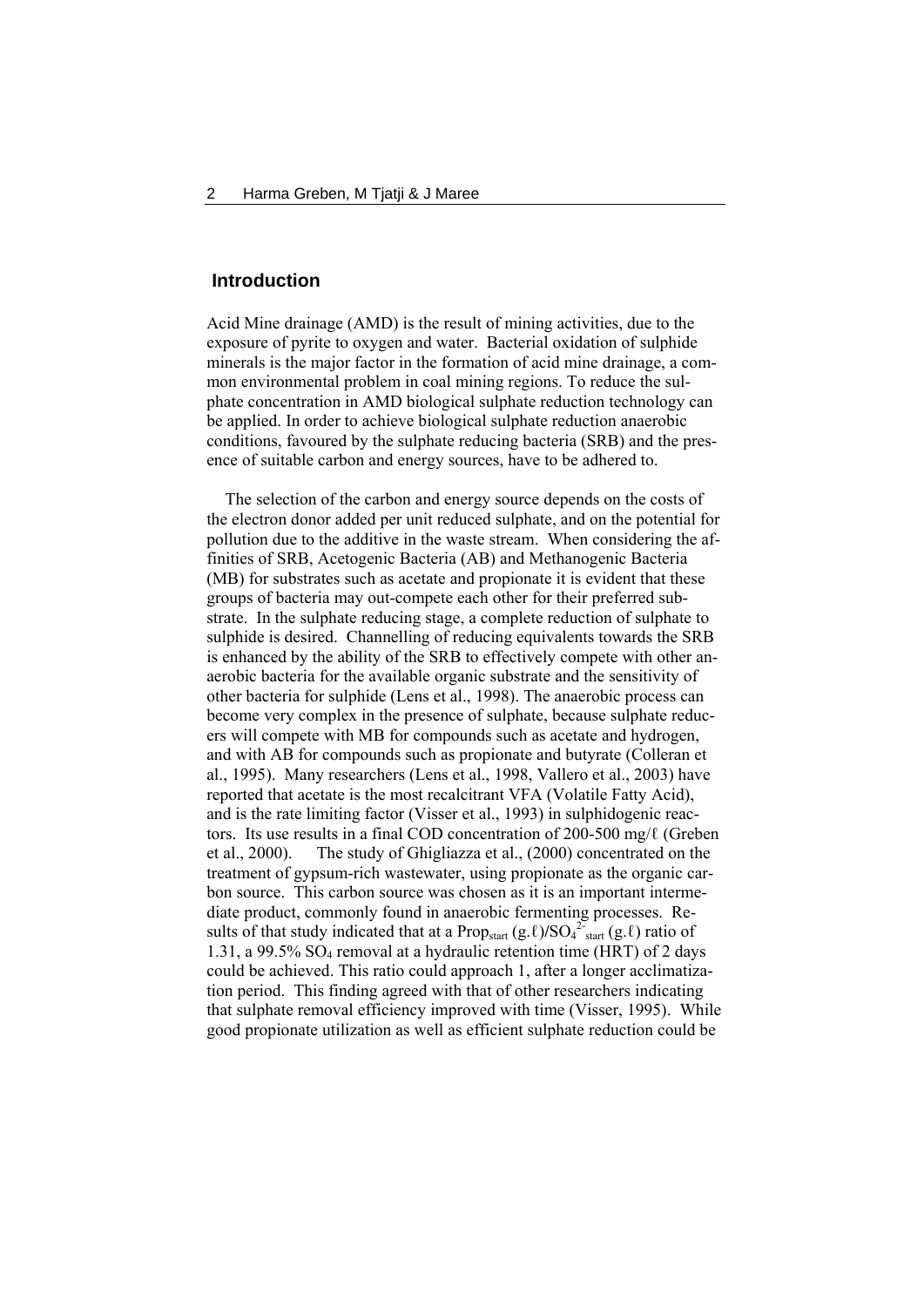observed, the acetate concentration in the treated water increased to constant levels as high as 1,2 g/ℓ. This observation confirmed the absence of acetate utilizing SRB and the finding of Visser (1995) that acetate is the most recalcitrant VFA to degrade under anaerobic conditions.

 The aim of this study was 1) to compare the utilisation of propionic and acetic acid as the carbon and energy source in two identical sulphidogenic reactors and 2) to study the sulphate reduction rates when using different concentrations of propionate as the carbon and energy source in the feed (0.5, 0.6, 0.7 and 1.0 mℓ/ℓ feed).

# **Materials and Methods**

## **Feed water**

Artificial sulphate rich feed water was made up of magnesium sulphate so that the final sulphate concentration was approximately 1200 mg/ $\ell$ . A weak NaHCO<sub>3</sub> (5 g/ $\ell$ ) solution was added to the feed water to maintain the reactor pH between 7 and 8. Macro and micro nutrients were added for biomass supplementation. The chemical composition of the feed water is presented in Table 1. The reactor feed rate was maintained at 2 ℓ/d, which resulted in a HRT of 1 d.

| Compound                              | $g/\ell$         |
|---------------------------------------|------------------|
| MgSO <sub>4</sub> .7H <sub>2</sub> O  | 2.5              |
| NaHCO <sub>3</sub>                    | 3                |
| <b>Micronutrients</b>                 | $\mu$ .g/ $\ell$ |
| KCl                                   |                  |
| FeCl <sub>3</sub> .4H <sub>2</sub> O  | 0.3              |
| CONO <sub>3</sub> .6H <sub>2</sub> O  | 07               |
| NiCl <sub>2</sub> .6H <sub>2</sub> O  | 0.8              |
| <b>Trace elements</b>                 | $\mu$ .g/l       |
| MnCl <sub>2</sub> .4H <sub>2</sub> O  |                  |
| ZnCl <sub>2</sub>                     |                  |
| Na2MO <sub>4</sub> .2H <sub>2</sub> O |                  |
| $H_3BO_3$                             |                  |
| CuCl <sub>2</sub> .2H <sub>2</sub> O  |                  |

**Table 1. Chemical composition of the feed water**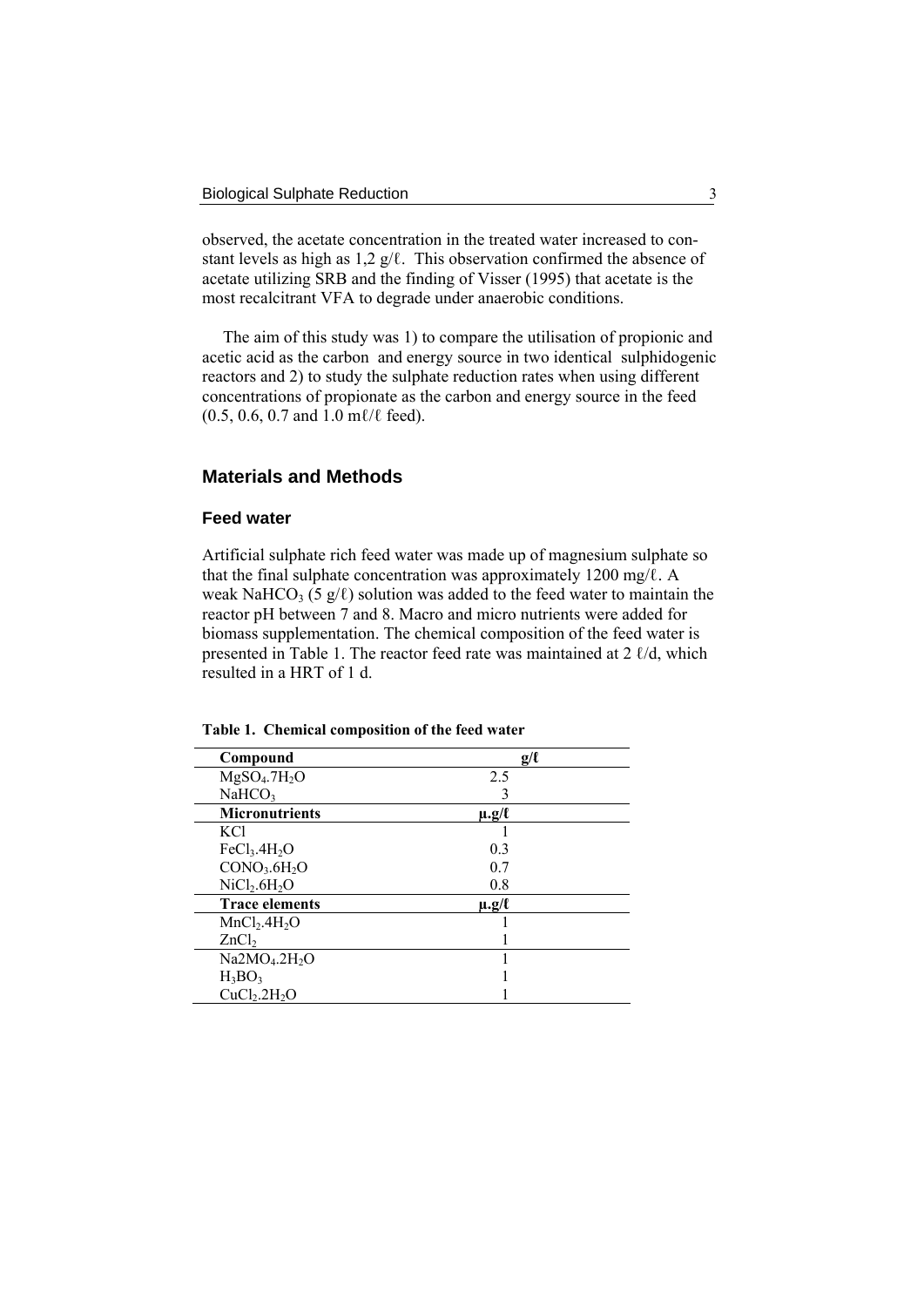#### **Reactors**

Two packed bed reactors, R1 and R2, (Figure 1) were operated. Each had a volume of 2ℓ, and two-thirds of their total volume was filled with ceramic rings as support medium for the micro organisms. The feed water entered the reactor at the bottom, while the effluent was discharged at the top of the reactor. A recycling stream was pumped from the top to the bottom inlet of the reactor. The recycle flow was maintained at 4 times the influent flow rate.



**Fig 1. Schematic overview of packed bed reactor** 

## **Carbon and energy source**

For reactor R1, acetic acid was used as the carbon and energy source while propionic acid functioned as the carbon and energy source for R2. Both acids were obtained from Fluka Chemika, Johannesburg, South Africa. The COD of 1 mℓ acetate/ feed is  $\approx$ 1092 mg/ℓ, while for 1 mℓ propionate/ℓ feed this is  $\approx$ 1512 mg/ $\ell$ .

# **Experimental methods**

The reactors were inoculated with sludge from the anaerobic digester at the Daspoort sewage plant, Pretoria, South Africa. During the first month of operation R1 and R2 were operated in batch mode. When sufficient sul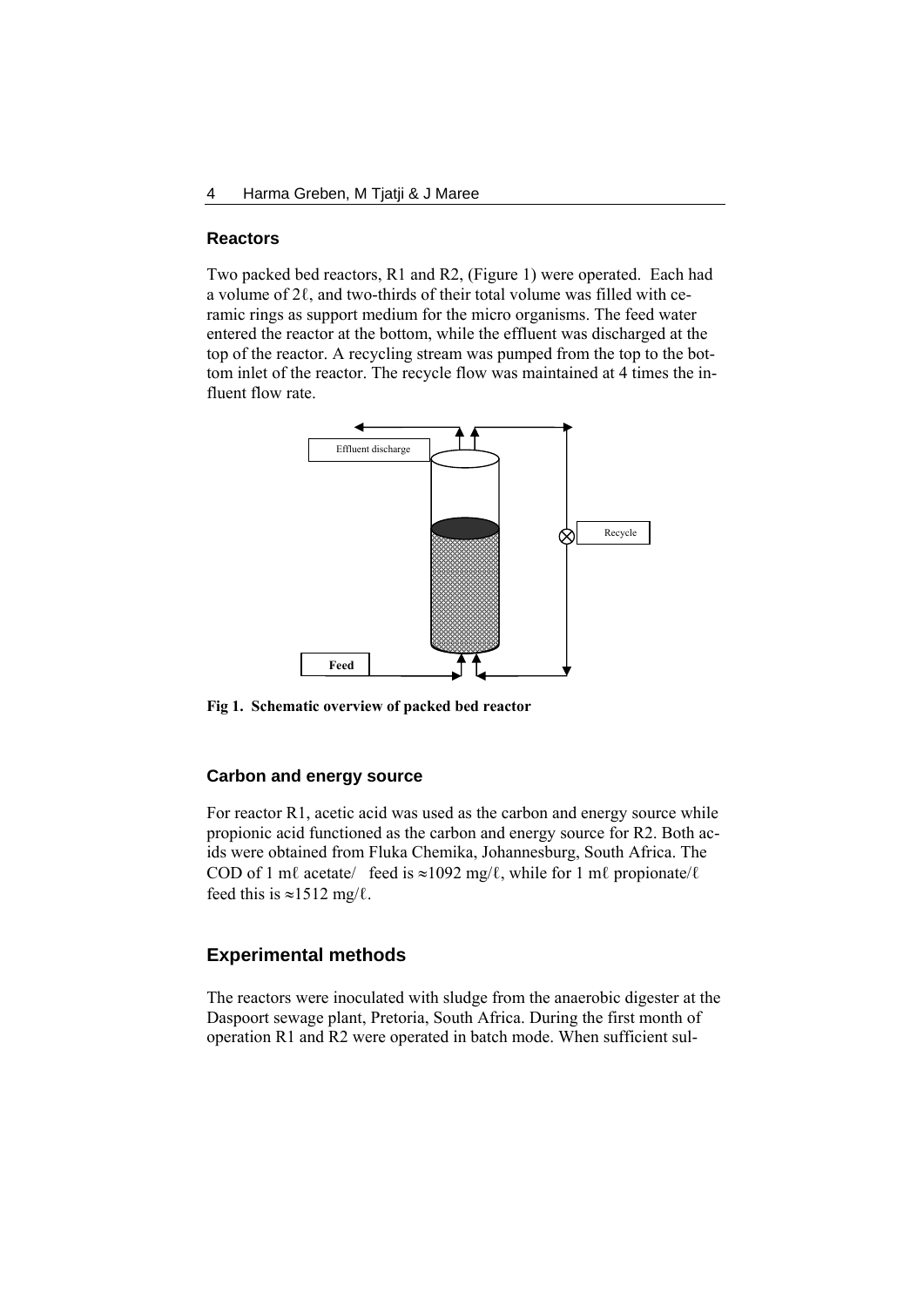phate reduction could be observed, the reactors were operated in continuous mode for 6 months before reported monitoring of the reactor operations commenced. R1 received 1 mℓ acetic acid/ feed and was monitored for 55 days, while the propionic acid volumes to the feed water of R2 varied, resulting in 4 different experimental periods of which the conditions are given in Table 2. The total experimental period of R2 lasted for 77 days. Both reactors were operated at  $25^{\circ}$ C while the pH of the reactors was maintained between  $7$  and  $8$  due to the initial addition of NaHCO<sub>3</sub> to the feed water. The reason for decreasing the amount of the carbon and energy source in the feed was to decrease the feed  $\text{COD/SO}_4$  ratio, with the aim to try to eliminate the competition for the substrate between the SRB and MB and AB, as well as to decrease the residual COD in the treated water.

**Table 2. The experimental periods of R2**

| Period | Days     | Propionate m<br>feed |
|--------|----------|----------------------|
|        | $1 - 35$ |                      |
|        | 36-48    | 0.5                  |
|        | 49-64    | 0.6                  |
|        | 65-77    |                      |

#### **Analytical methods**

The sulphate, sulphide, alkalinity, COD, and pH were manually determined according to the analytical procedures as described in Standard Methods (APHA, 1985). The analyses were all carried out on filtered samples, except for the feed COD, the redox and the sulphide samples. The redox potential of the samples was calculated from the mV and stabilization temperature measured with a 744 pH meter (Metrohm). The alkalinity of the samples was determined by titrating with 0.1N HCl to a pH of 4.3. The COD samples were pre-treated with a few drops of  $H_2SO_4$  and N<sub>2</sub> gas to correct for the COD value caused by the sulphide concentration.

 All VFA analyses were done using a gas chromatograph (Hewlett Packard. HP 5890 Series II) equipped with a flame ionisation detector (GC/FID), while the data analyses were done using the Chem Station, supplied by Hewlett Packard, software package. The column used was a HP-FFAP, 15 m x 0.530 nm, 1 micron. The N<sub>2</sub> flow rate was set at 1 m $\ell$ /min.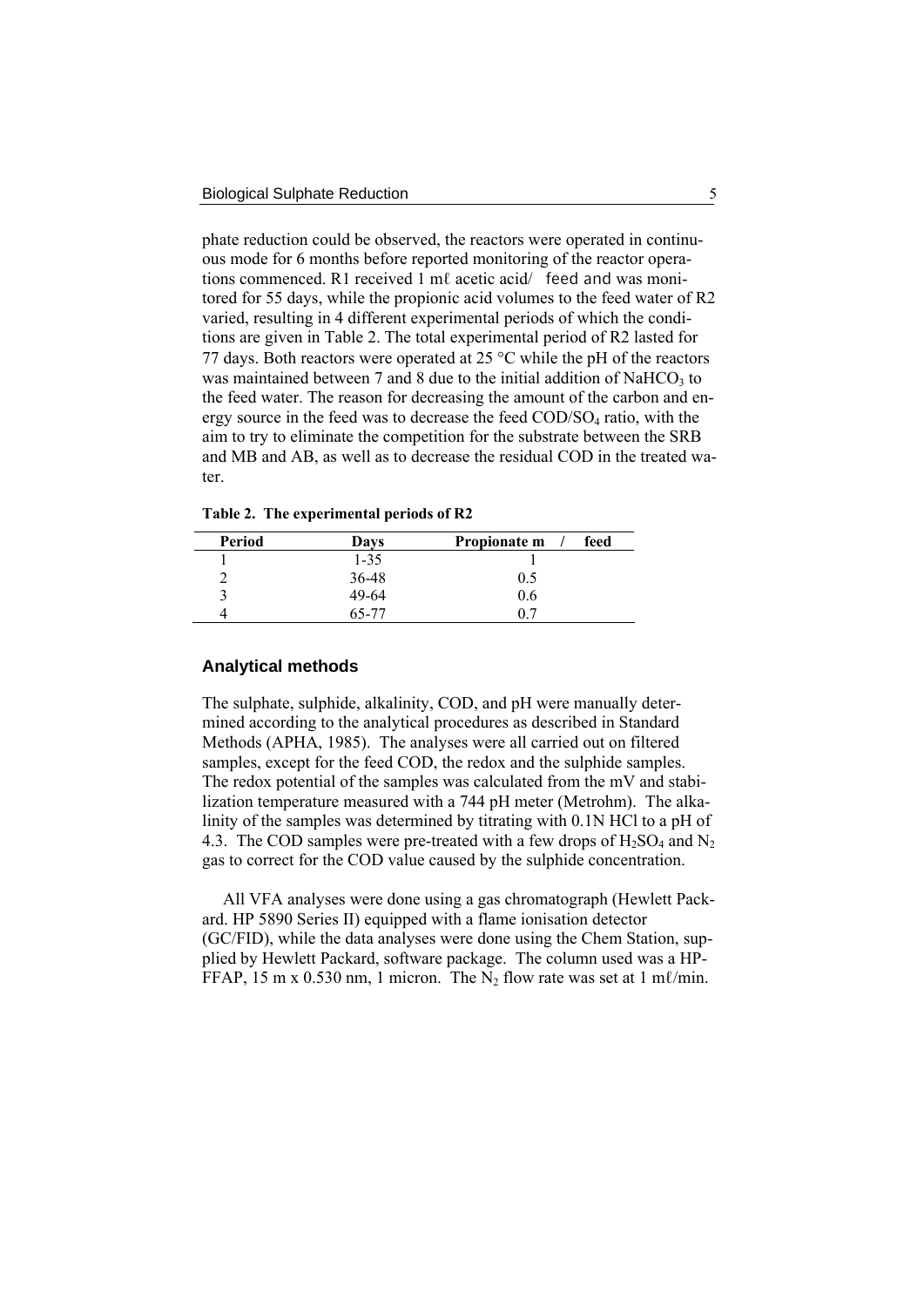## **Results and Discussion**

## **Sulphate removal, rates and ratios**

The average sulphate concentration in the feed and in the treated water, as well as the rates and ratios resulting from the total duration of the full experimental periods in R1 and R2 are given in Table 3. The data in Table 3 show that although the feed conditions in R1 and R2 are very similar, the parameters in the treated water differed, showing an overall better sulphate removal rate in R2, as can be noted by a slightly higher pH, a higher sulphide (217 versus 176 mg/ℓ) concentration and lower redox value in R2. The percentage sulphate removal in R1 and R2 is 55.5% and 78%, respectively, while the sulphate removal rate in R1 is  $0.63$  g  $SO_4/(\ell,d)$  as opposed to 0.95 g  $SO_4/(\ell.d)$  in R2.

Table 3. The experimental data of the continuous operation of R1 and R2

| <b>Determinant</b>                                 | Unit               | $R1$      | R2           |           |
|----------------------------------------------------|--------------------|-----------|--------------|-----------|
|                                                    |                    | (Acetate) | (Propionate) |           |
| Feed                                               |                    |           |              |           |
| Sulphate                                           | $mg/\ell$          | 1139      | 1242         |           |
| <b>COD</b>                                         | $mg/\ell$          | 992       | 980          |           |
| Alkalinity                                         | $mg/\ell$          | 2214      | 2469         |           |
| pH                                                 |                    | 7.69      | 7.72         |           |
| <b>Treated</b>                                     |                    |           |              |           |
| Sulphate                                           | $mg/\ell$          | 511       | 345          |           |
| <b>COD</b>                                         | $mg/\ell$          | 512       | 571          |           |
| Alkalinity                                         | $mg/\ell$          | 2867      | 3025         |           |
| Sulphide                                           |                    | 176       | 217          |           |
| pH                                                 |                    | 7.88      | 7.93         |           |
| Redox                                              | mV                 | $-131$    | -145         |           |
| $SO_4$ removal                                     | $\frac{0}{0}$      | 55.5      | 78           |           |
| Rate                                               |                    |           |              |           |
| $SO_4$ reduction rt                                | g<br>$SO_4$ /( .d) | 0.63      | 0.95         |           |
| <b>Ratios</b>                                      |                    |           |              | Theoreti- |
| (Experimental)                                     |                    |           |              | cal ratio |
| Feed COD/SO <sub>4</sub>                           |                    |           |              |           |
| ratio                                              |                    | 0.87      | 0.79         |           |
| $\mathrm{COD}_{used}/\mathrm{SO}_{4 \text{ rem.}}$ |                    | 0.84      | 0.42         | 0.67      |

The feed COD/feed SO<sub>4</sub> ratio in R1 and R2 was 0.87 and 0.79, respectively, which is slightly higher than the theoretical value of 0.67. For feed water with a COD/sulphate ratio of 0.67, there is theoretically enough sul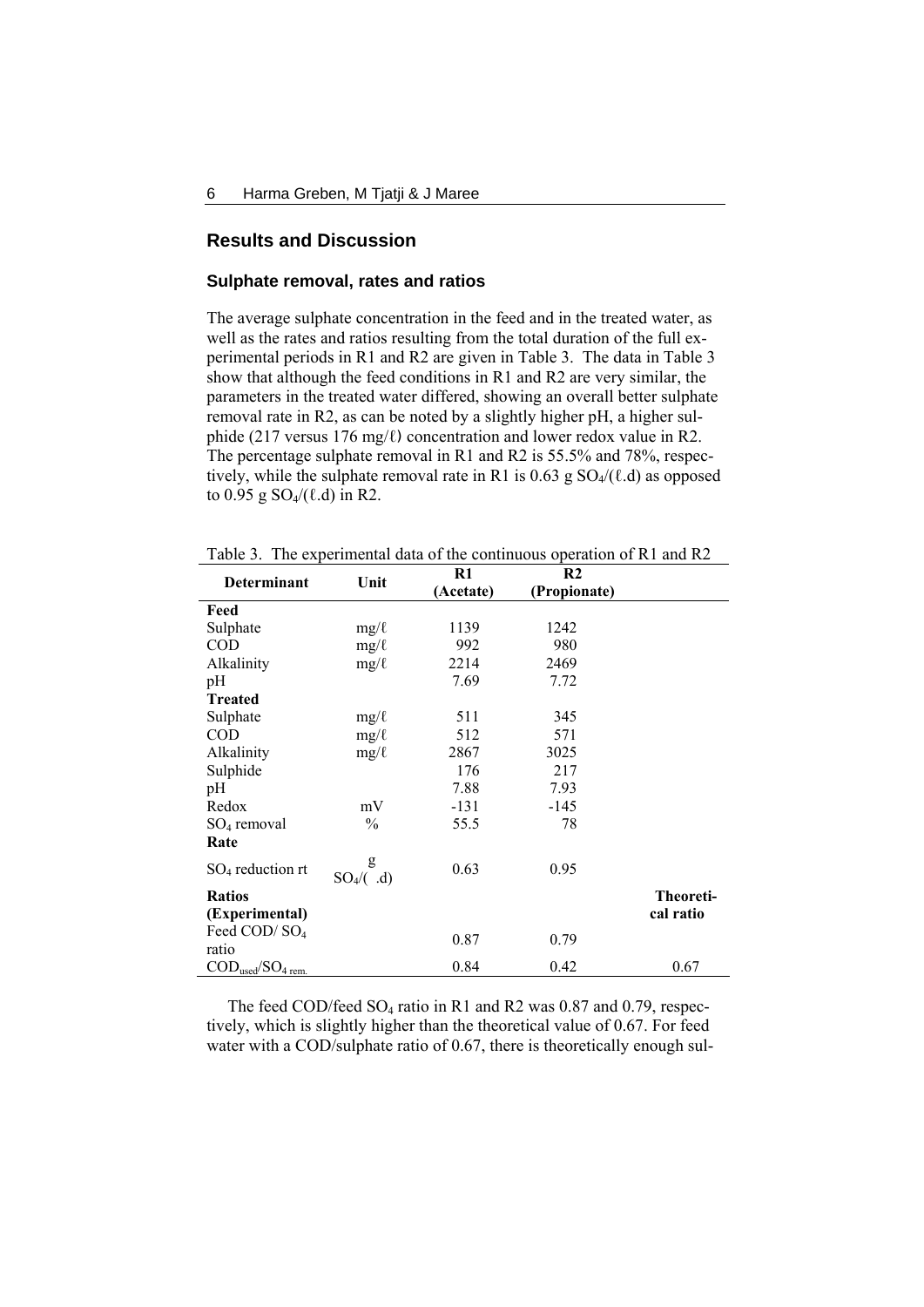phate available for the SRB to utilise the available COD (Rinzema & Lettinga, 1988), while when the COD/sulphate ratio in the feed water  $> 0.67$ , the utilization, and thus the competition with MB for the carbon source, increases. From the results shown in Table 3 it can be noted that the  $\text{COD}_{\text{used}}/\text{SO}_{\text{4removed}}$  ratio in R1 is 0.84, which is higher than the theoretical value of 0.67. Therefore it can be assumed that the MB participated in the competition for acetate in R1. When observing the COD<sub>used</sub>/SO<sub>4removed</sub> ratio in R2 (Table 3), it can be seen that the ratio is  $0.42$  i.e.  $\leq 0.67$ . There is no immediate explanation for this low experimental ratio, unless SRB obtain their energy from another source (such as from debris of decaying outcompeted AB). Visser (1995) has shown that at a reactor pH of about pH 8, the SRB can out-compete the MB. In both reactors the pH was 7.9, thus favouring the SRB.

The results of this study (Table 3) confirm the findings of Omil et al., (1998), that the competition for acetate in a sulphidogenic reactor is more in favour of the MB than the SRB, while the SRB gain more energy from the degradation of propionate than the AB (Harada et al., 1994).

#### **Reactor performance**

The  $SO_4$  removal and sulphide production results of the continuous operation period of R1 and R2 are given in Figures 2 and 3. For R1, the continuous operation was monitored for a period of 55 days, while for R2, this was 77 days. During operation of both reactors at an HRT of 1 d, Figs 2 and 3 indicate that better sulphate reduction was obtained with propionate as the carbon and energy source than when using acetate,. This finding confirmed the results obtained by Omil et al., (1998), who described the competition between the SRB and MB when treating acetate and sulphate in the same reactor. When using propionate as the energy source, the competition is between the AB and the SRB. Rinzema & Lettinga (1988) stated that the outcome of the competition in an anaerobic reactor is based on the thermodynamics and kinetics of the sulphate reduction, the methanogenesis and the acetogenesis. In the case of propionate, the SRB have the advantage in the competition if no sulphate limitation occurred (Colleran et al., 1995). The results presented here show that sulphate reduction using propionate was more effective than when using acetate as the carbon and energy source. It can furthermore be observed that, for R1, sulphate reduction during the period day 1-33 was better than during the period day 34- 55. This observation can possibly be ascribed to a lower COD concentration in the feed during the second period. The average COD concentration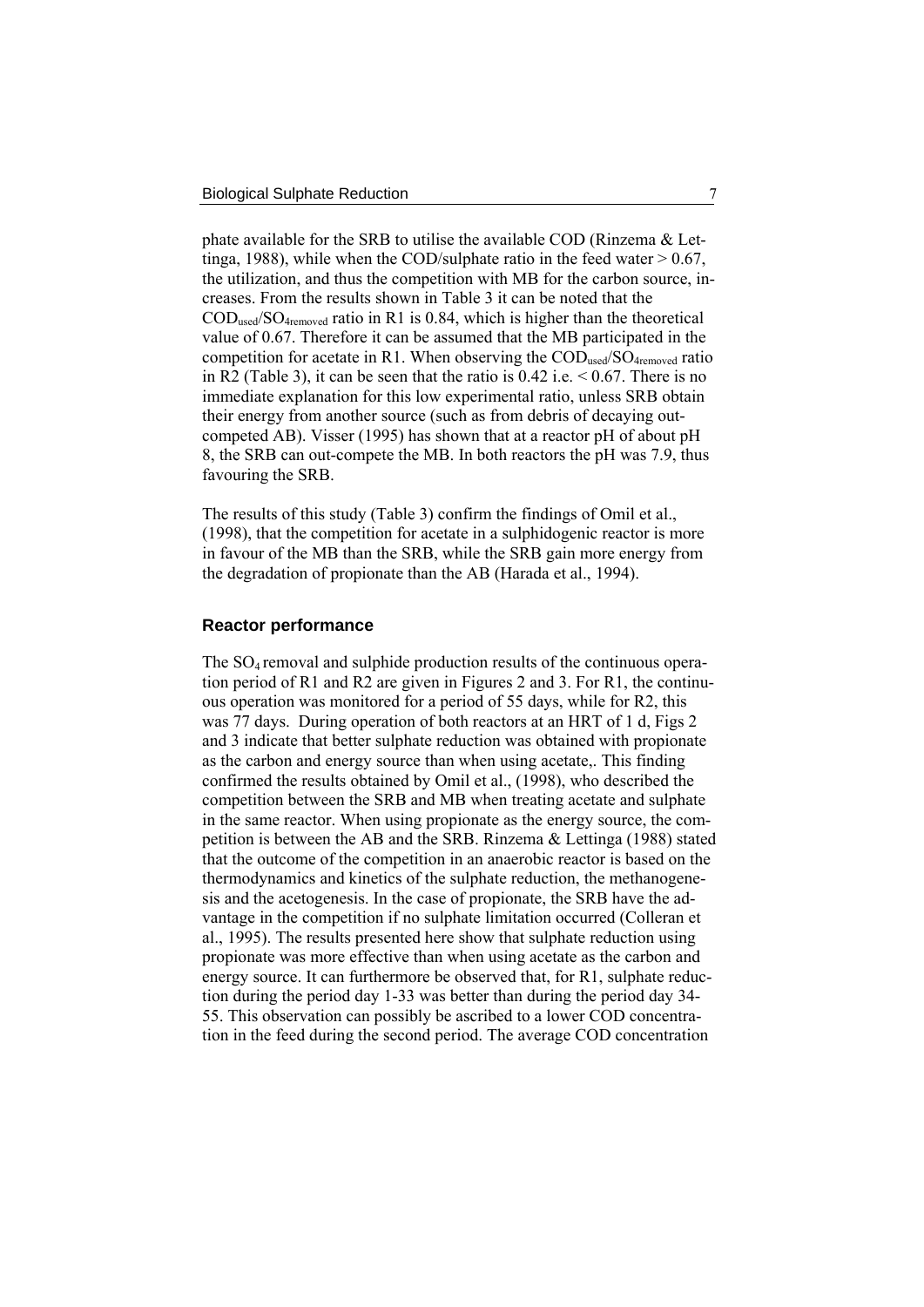in the feed from day 1-33 was 1054 mg/ℓ, while it was 873 mg/ℓ during the period day  $34-55$ , corresponding with COD/SO<sub>4</sub> feed ratios of 0.97 and 0.87 respectively.

**SO4 Conc. (Mg/L)**



**Fig. 2. Sulphate reduction in R1**



**Figure 3: Sulphate reduction in R2**

## **The effect of different concentrations of Propionate**

The result of applying different feed COD/SO<sub>4</sub> ratios to R2, given in Table 4, is that the highest percentage removal (85%) was obtained when 1 m $\ell$ propionic acid per  $\ell$  feed was added, while the highest SO<sub>4</sub> removal rate was obtained when 0.7 ml propionic acid per feed was added.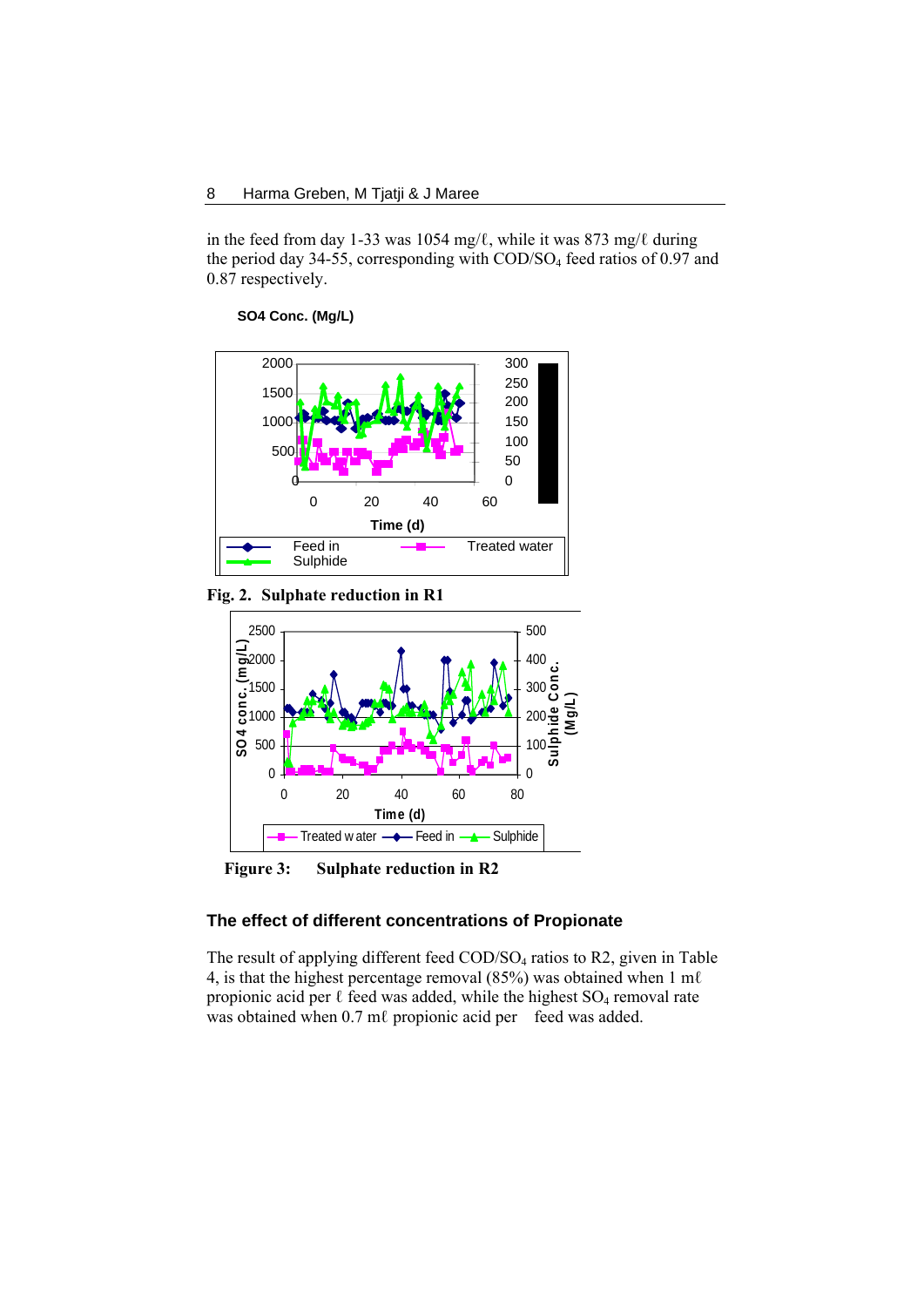It can be seen from Table 4 that the highest  $\text{COD/SO}_4$  feed ratio (1.36) occurred during period 1, when the highest percentage sulphate removal was obtained (85%), as well as the highest residual COD concentration in the treated water (1162 mg/l). The  $\text{COD}_{\text{used}}/\text{SO}_{\text{4removed}}$  ratio during period 1 was 0.66, which is similar to the theoretical value of 0.67. Although the relatively high sulphate removal is beneficial for the process, the high residual COD in the treated water is not favourable. A slightly lower percentage SO4 removal (82%) was achieved during period 4, at which time the COD/SO4 feed ratio was 0.69 (comparable to the theoretical value of 0.67) and during that period the residual COD in the treated water was 571  $mg/l$ . The sulphate removal rate was only slightly lower during period 4  $(1.00 \text{ g } SO_4/(\ell, d))$ , compared to  $1.02 \text{ g } SO_4/(\ell, d)$  during period 1. Taking these results into account as well as the fact that operating at a lower feed COD/SO4 ratio will reduce the operating costs, it can be advised to execute the biological sulphate reduction at a feed COD/SO4 ratio of close to the theoretical of 0.67. Except during period 1, the  $\text{COD}_{\text{used}}/\text{SO}_{4\text{removed}}$  ratio in the other three periods is lower than the theoretical value, as was also shown in the results in Table 3. No explanation can be given. Although the COD/SO4 feed ratio during period 4 is close to the theoretical value of 0.67, it appears that part of the COD concentration available in the feed may be used by competing micro-organisms. No gas measurements were conducted to investigate whether methane was produced.

| <b>Determinant</b>                                                   | Unit               | Period |        |        |        |
|----------------------------------------------------------------------|--------------------|--------|--------|--------|--------|
| (Propionic acid<br>added)                                            | $m\ell/\ell$ feed  | 1(1)   | 2(0.5) | 3(0.6) | 4(0.7) |
| COD/SO <sub>4</sub> feed<br>ratio                                    |                    | 1.36   | 0.58   | 0.60   | 0.69   |
| $SO_4$ removed                                                       | $mg/\ell$          | 994    | 856    | 883    | 1024   |
| $SO4$ removal                                                        | $\frac{0}{0}$      | 85     | 62     | 72     | 82     |
| $SO4$ removal<br>rate                                                | $g SO4$ $(\ell,d)$ | 1.00   | 0.86   | 0.88   | 1.02   |
| $\text{COD}_{used}/\text{SO}_{4\text{remo}}$<br><sub>ved</sub> ratio |                    | 0.66   | 0.38   | 0.35   | 0.33   |
| Residual COD                                                         | $mg/\ell$          | 1162   | 443    | 292    | 571    |

**Table 4. The results of the 4 experimental periods, when operating R2** 

## **Residual COD**

The treated water was analysed for the VFA concentration and it was noticed that the residual COD in the acetate fed reactor (R1) was in the form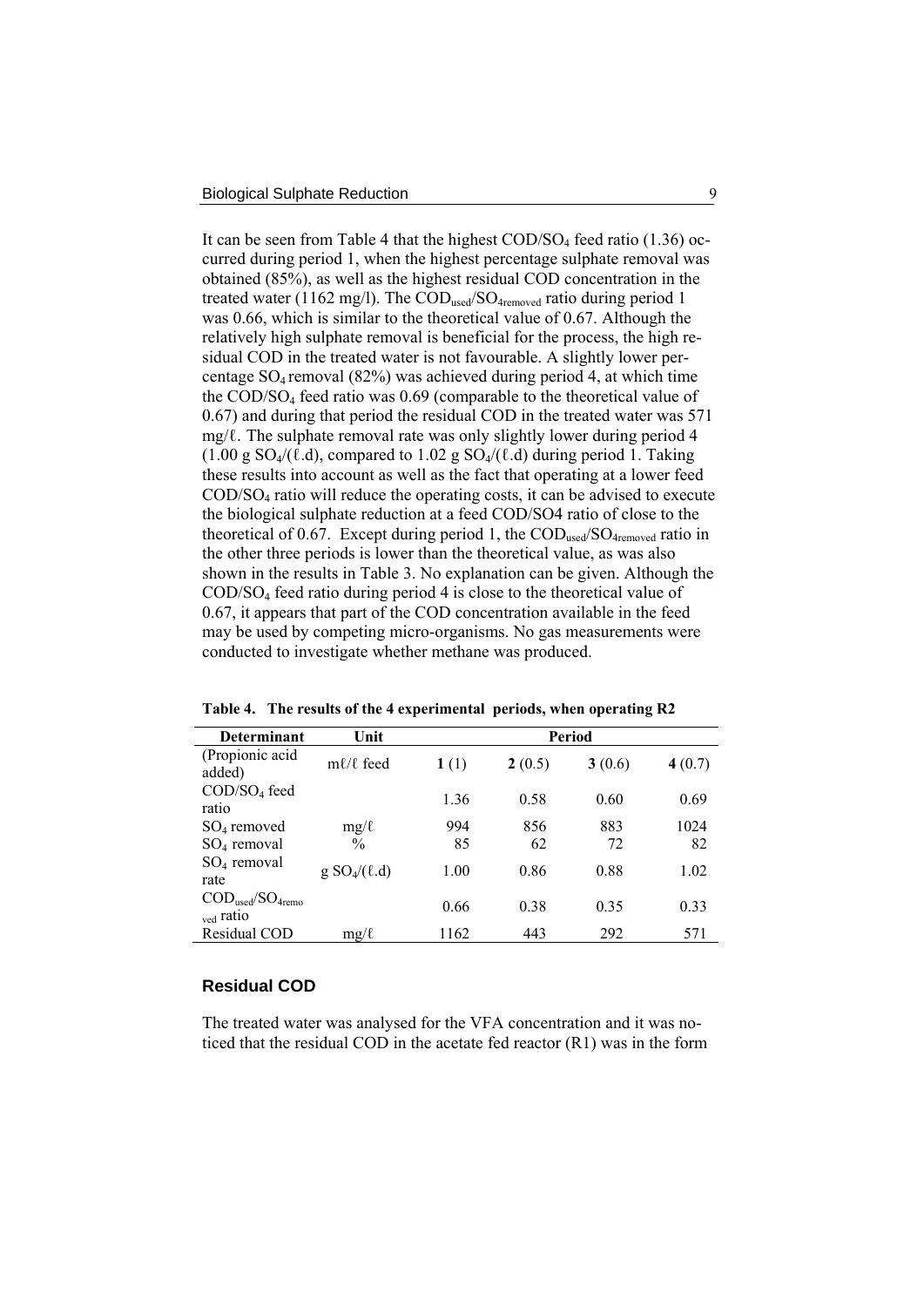of acetate. This was also the case for the treated water from R2, which additionally contained low concentrations of non-utilised propionic acid (varying from 10-100 mg/ $\ell$ ) during period 1. During the first period of operation of R2, when the treated water samples contained a residual COD of 1162 mg/ℓ, the average acetate concentration in the treated water was 456 mg/ $\ell$ , while the average propionate concentration was 66 mg/ $\ell$ . This finding corresponds with that of O'Flagerty et al., (1998). They studied the population structure of biomass from a full-scale anaerobic reactor after 5 years of operation, with the purpose of obtaining an improved understanding of long-term competition between SRB, MB, AB and other (synthropic) bacteria. The results showed that the SRB carried out incomplete oxidation of propionate to acetate. The findings of O'Flagerty et al., (1998) are similar to those of Harada et al., (1994) as they observed that propionate accumulated significantly in the reactor when low levels of sulphate were present. They deduced that the SRB strongly contributed to the degradation of propionate to acetate. It can be assumed that the SRB contribute to the degradation of propionate to acetate using hydrogen. It was also shown that the SRB were poor competitors of MPB for acetate. Only during long-term operation did SRB start to out-compete MB for acetate. Omil et al., (1998) studied the competition between acetate utilizing MB and SRB, operating two UASB reactors, at a reactor pH of 8. It was found that with an excess of sulphate (COD: Sulphate ratio  $\leq 0.67$ ) the SRB became predominant in relation to the MB during a period of operation of 250-400 days.

 Comparing the use of acetate and propionate, from this study it appears that the AB competed with the SRB for acetate. Although the feed COD/SO4 ratios in R1 and R2 were similar, the experimental  $\text{COD}_{\text{used}}/\text{SO}_{\text{4removed}}$  ratio in R1 (0.84) is significantly greater than in R2 (0.42), indicating that the AB participated in the use of acetate in the latter case.

# **Conclusions**

Sulphate removal has been observed when using both acetate and propionate as the carbon and energy source in biological sulphate reducing reactors. These results show that when the average feed  $\text{COD/SO}_4$  ratio using acetate and proprionate was 0.87 and 0.79 respectively, better sulphate removal could be observed. In the propionate reactor, the  $SO_4$  removal rate changed from 1.00 to 0.86, to 0.88 to 1.02 g  $SO_4(\ell/d)$ , when the feed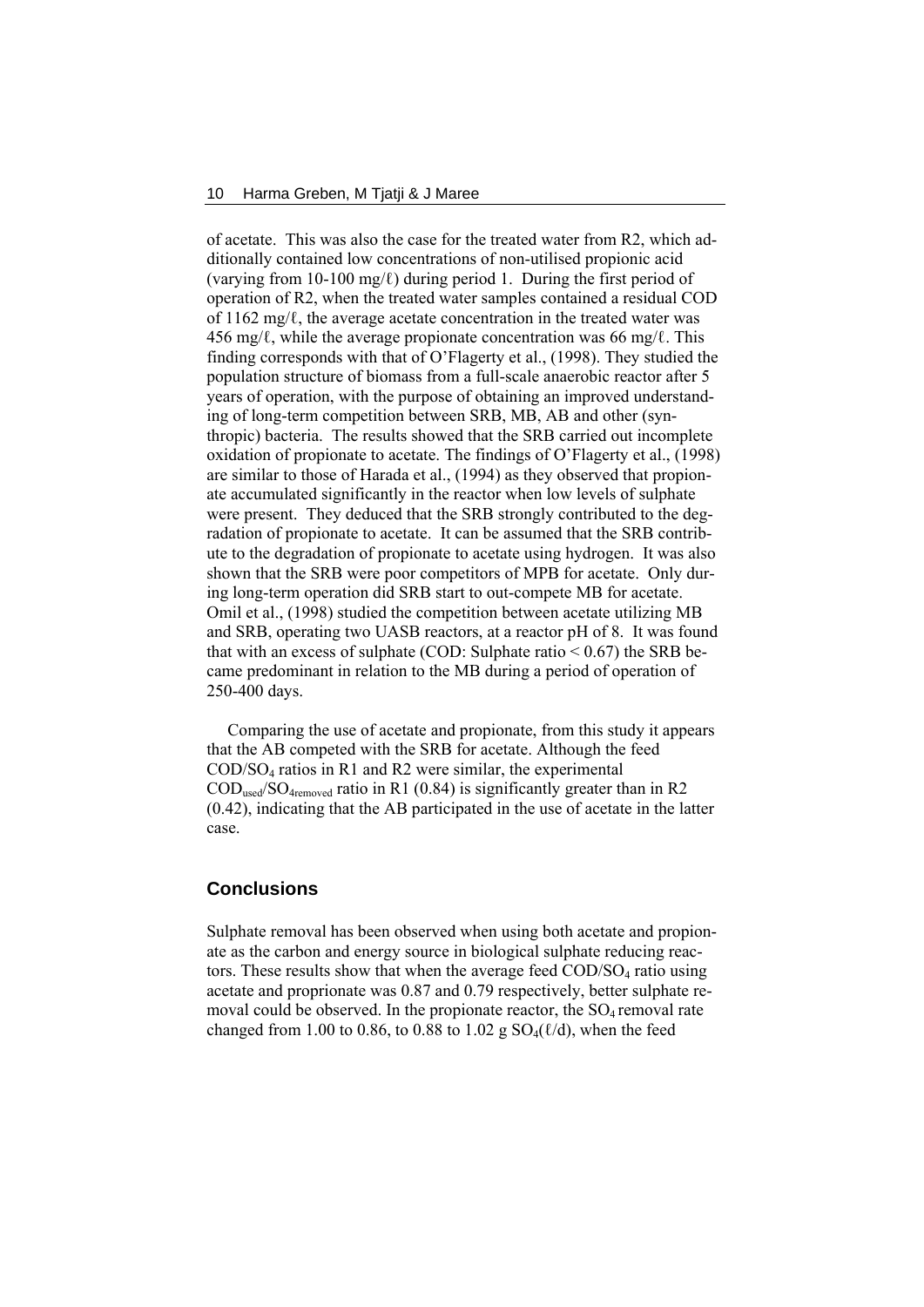COD/SO4 ratio was 1.36, 0.58, 0.60 and 0.69, respectively. These results indicated that when operating at a feed  $\text{COD/SO}_4$  ratio of 0.69, using propionate, the highest  $SO_4$  removal rate was obtained. These results therefore suggest that the SRB can utilise the propionate to better advantage than the acetate. The residual COD concentration in the treated water was about 50% less at the feed  $\text{COD/SO}_4$  ratio of 0.69 as opposed to the feed COD/SO4 ratio 1.36. The residual COD in the treated water of both reactors comprised mainly acetate.

## **References**

- APHA, (1985) Standard Methods for the Inc. Examination of Water and Wastewater *16th Edition,* Washington DC.
- Colleran E, Finnegan S and Lens P (1995). Anaerobic treatment of sulphatecontaining waste streams. Antonie van Leeuwenhoek **67:** 29-46.
- Ghigliazza R, Lodi A and Rovatti M (2000). Kinetic and Process considerations on biological reduction of soluble and scarcely soluble sulfates. Resources, *Conservation and Recycling,* **29:** 182-194.
- Greben HA, Maree JP, Singmin Y and Mnqanqeni S (2000). Biological sulphate removal from acid mine effluent using ethanol as carbon and energy source. *Water Sci. Technol*. **42:** (3-4), 339-344.
- Harada H, Uemura S and Monomoi K (1994) Interaction between Sulphate-Reducing Bacteria and Methane-Producing Bacteria in UASB Reactors fed with Low-Strength Wastes containing different levels of Sulphate. *Wat Res,* **28:** 335-367.
- Lens PNL, Van den Bosch MC, Hulshoff Pol LW and Lettinga G (1998). Effect of staging on Volatile Fatty Acid degradation in a sulphidogenic granular sludge reactor. *Wat Res* **32:** (4) pp 1178-1192.
- O'Flaherty V, Lens P, Leahy B and Colleran E (1998). Long-term competition between sulphate reducing and methane producing bacteria during full-scale anaerobic treatment of citric acid production wastewater. *Wat Res,* **32:** (3), pp 815-825.
- Omil F, Lens P, Visser A, Hulshoff Pol LW and Lettinga G (1998). Long term competition between Sulfate reducing and Methanogenic Bacteria in UASB reactors treating Voltile Fatty Acids. *Biotechnol Bioeng* **57:** 667-685.